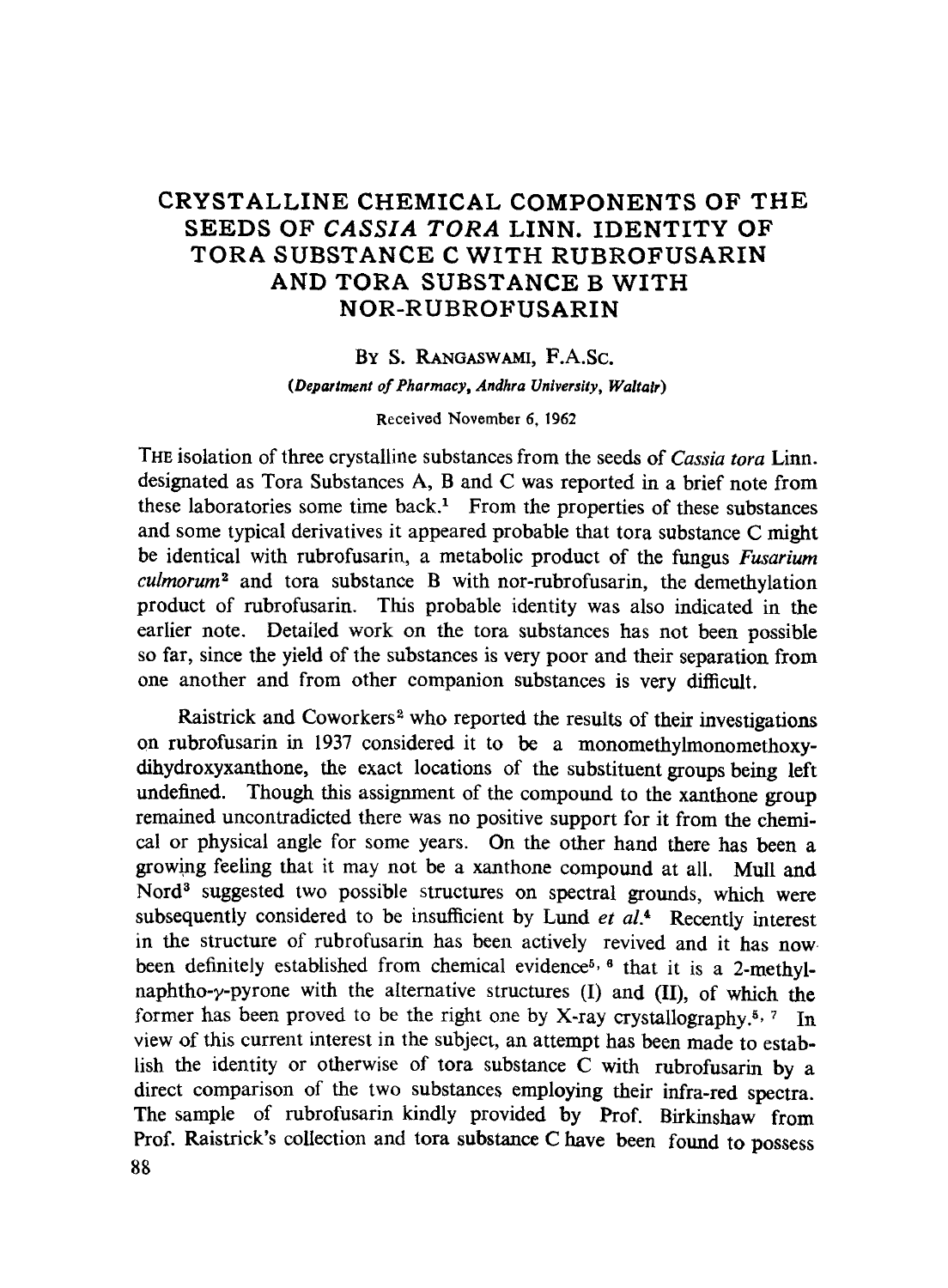identical I.R. spectra, thus confirming their identity suspected earlier on the basis of chemical data.

As has already been reported<sup>1</sup> the trimethyl ether of tora substance B and the dimethyl ether of tora substance C have identical composition and properties and their mixed m.p. is undepressed. Also the dimethyl ether of tora substance B and the monomethyl ether of tora substance C have identical composition and properties and their mixed m.p. is undepressed. It has now been found that these two ethers have also identical infra-red spectra. Thus these two substances are identical in all respects. From the observed relationship between tora substances B and C it can be safely concluded that tora substance Bis indeed nor-rubrofusarin.

Rubrofusarin affords one of the rare instances where the same chemical substance has been found both as a mould product and as a product of higher plants. In view of the occurrence of the nor compound in the higher plant it is quite possible that it occurs in the mould also and has been missed.

|                          |                           | Tora substance C      | Rubrofusarin               |
|--------------------------|---------------------------|-----------------------|----------------------------|
| Formula                  | $\ddot{\phantom{a}}$      | $C_{10}H_{12}O_5$     | $C_{15}H_{12}O_5$          |
| m.p.                     | $\mathbf{z} = \mathbf{z}$ | 208-09 $^{\circ}$     | $210 - 11^{\circ}$         |
| m.p. of diacetate        | . .                       | $267 - 69^{\circ}$    | $260^\circ$                |
| m.p. of monomethyl ether |                           | $207 - 09^{\circ}$    | $203 - 04^{\circ}$         |
| m.p. of dimethyl ether   | $\ddot{\phantom{a}}$      | $183 - 85^{\circ}$    | $187 - 88^{\circ}$         |
|                          |                           | Tora substance B      | Nor-rubrofusarin           |
| Formula                  | . .                       | $C_{14}H_{10}O_5$     | $C_{14}H_{10}O_5$          |
| m.p.                     | $\ddot{\phantom{0}}$      | $286 - 288^\circ (d)$ | $280^{\circ}$ ( <i>d</i> ) |
| m.p. of diacetate        | $\ddot{\phantom{0}}$      | $206 - 09$ °          | $204^\circ$                |
| m.p. of dimethyl ether   |                           | $207 - 09^{\circ}$    | $203^\circ$                |

Comparative data on the physical constants of the substances and derivatives in the two (fungal and higher plant) series are presented below in a compact form.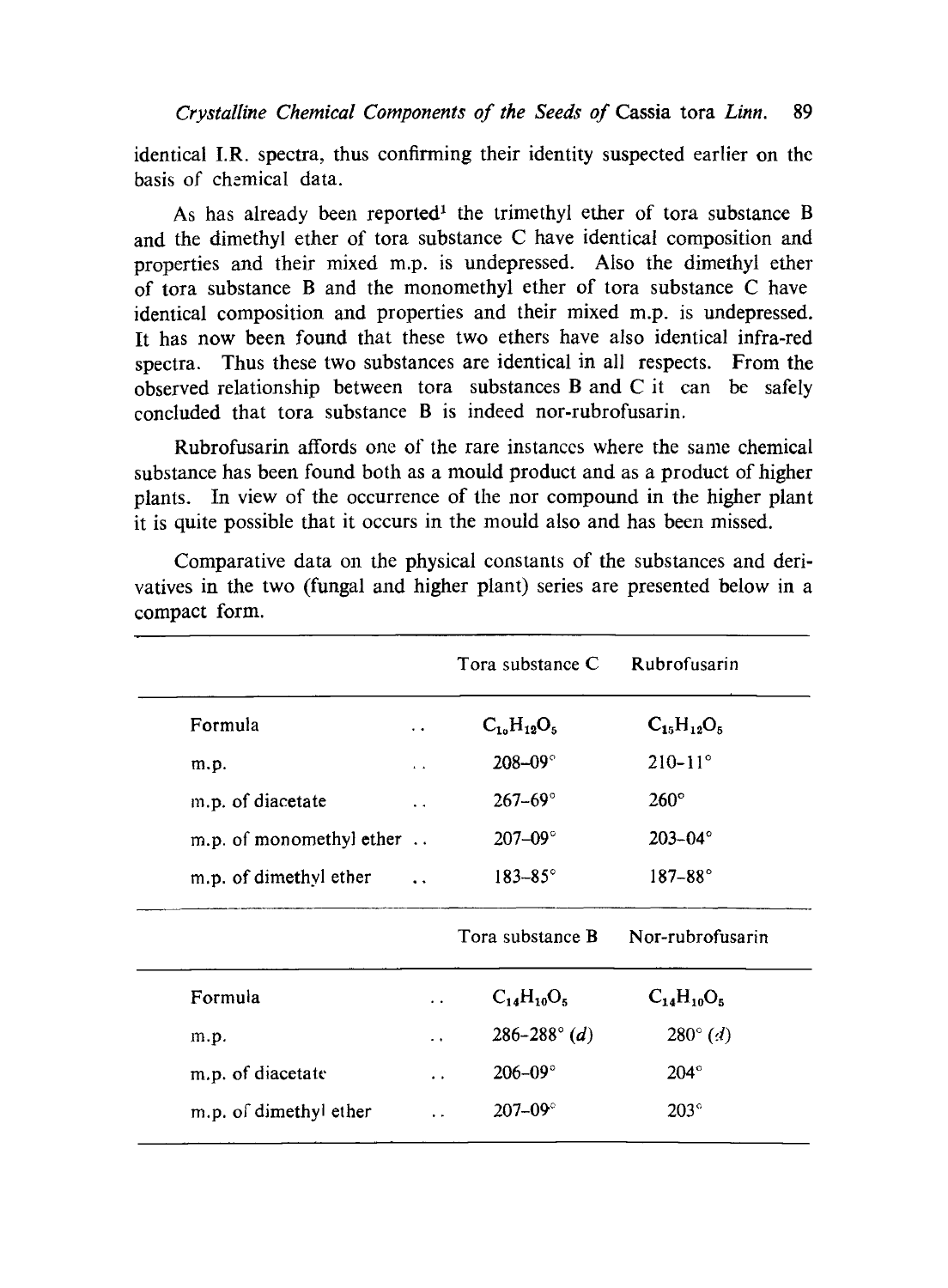

The infra-red spectra referred to earlier are reproduced in Figs. 1-4.

FIGS. 1-4. Infra-red spectra of tora substance C (Fig. 1); Rubrofusarin (Fig. 2); Dimethyl ether of tora substance B (Fig. 3); Monomethyl sther of tora substance C (Fig. 4). All spectra were taken with a Perkin-Elmer Infra-cord spectrophotometer using KBr disc. *N.B.*—The big wave between  $3.7 \mu$  and  $3.8 \mu$  in Fig. 4 was caused by current fluctuation.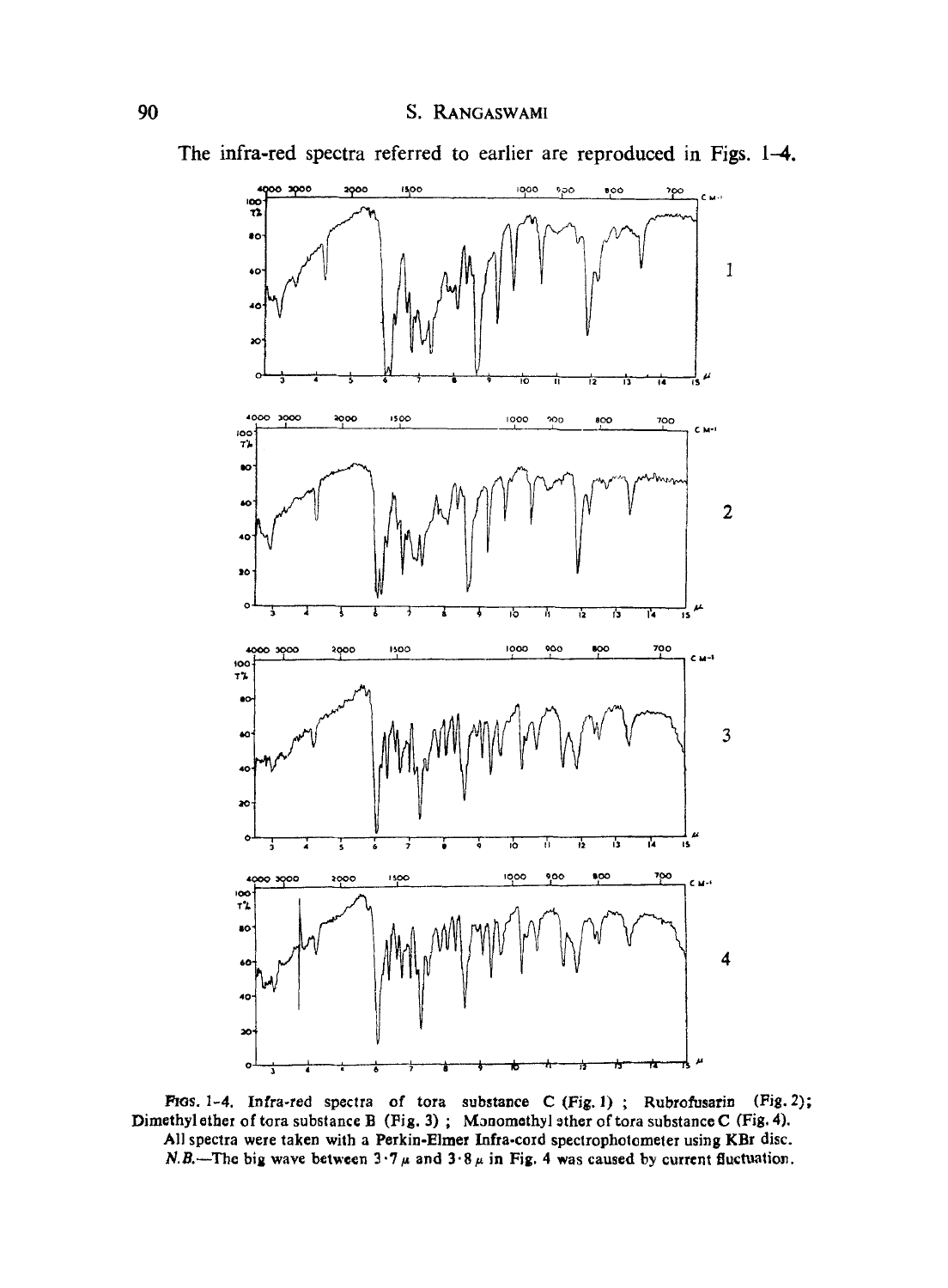Details of the preparation and properties of the derivatives of the tora substances have not been published so far and are therefore presented here.



#### EXPERIMENTAL

### *Tora Substance C (= Rubrofusarin)*

The isolation of this substance from the seeds of *C. tora* has already been described.<sup>8</sup> It was obtained as shining red needles from chloroform-acetone, m.p. 208-09°. It was sparingly soluble in aqueous sodium hydroxide but dissolved in concentrated ammonium hydroxide giving a deep yellow solution which slowly tumed orange. With concentrated sulphuric acid it gave a greenish-yellow solution in which the rim slowly tumed orange; addition of a crystal of potassium dichromate yielded a reddish-violet colour which rapidly turned brown. Alcoholic ferric chloride gave a greenish-brown colour. Found: C,  $66.7$ ; H,  $4.8$ ;  $-OCH_3$ ,  $11.0\%$ .  $C_{15}H_{12}O_5$  requires C,  $66.1$ ; H,  $4.4$ ;  $-OCH_3(1)$ ,  $11.4\%$ . For I.R. spectrum see Fig. 1.

*Diacetate.*--It was prepared by heating the substance  $(0.2 g)$  with acetic anhydride (3 ml.) and pyridine  $(1 \cdot 6 \text{ ml.})$  at  $100^{\circ}$  for 4 hours. The product crystallised from benzene-petroleum ether as almost colourless rods, m.p. 267-69°. Found: C, 64.6; H, 4.8;  $-OCH<sub>3</sub>$ , 9.0;  $-COCH<sub>3</sub>$ , 23.9%.  $C_{19}H_{16}O_7$  requires C, 64.0; H, 4.5;  $-OCH_3(1)$ , 8.7;  $-COCH_3(2)$ , 24.2%.

*Monomethyl ether.*—This was prepared by treating a benzene solution of the substance with excess of ethereal diazomethane and leaving overnight. After crystallisation from benzene-petroleum ether and then from absolute alcohol it was obtained as clusters of pale yellow needles, m.p.  $207-09^\circ$ . For I.R. spectrum see Fig. 4. Found: C,  $66.9$ ; H,  $4.7$ ;  $-OCH<sub>3</sub>$ ,  $22.1\%$ .  $C_{16}H_{14}O_5$  requires C, 67.1; H, 4.9;  $-OCH_3(2)$ , 21.7%.

*Dimethyl ether.*—This was prepared by heating tora substance C (300 mg.) in acetone solution (60 mi.) with excess of dimethyl sulphate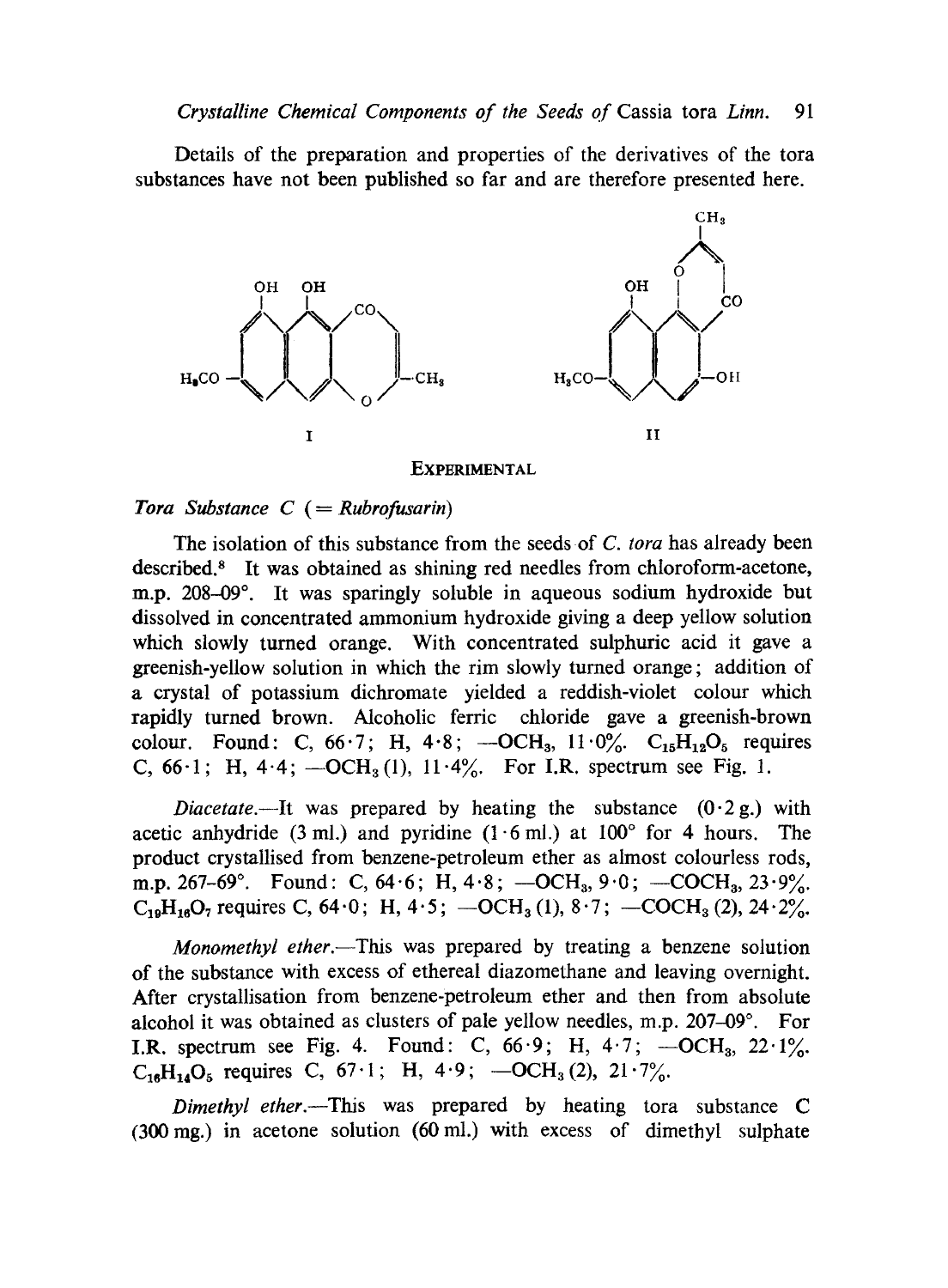## 92 S. RANGASWAMI

 $(1.2 \text{ ml.})$  and anhydrous potassium carbonate  $(4.5 \text{ g.})$  under reflux for 12 hours. The dimethyl ether obtained by evaporation of the acetone filtratc crystallised from benzene-petroleum ether as glistening colourless needles, m.p. 183-85°. Found: C,  $68.6$ ; H,  $5.8$ ;  $-OCH_3$ ,  $29.8\%$ .  $C_{17}H_{16}O_5$ requires C,  $68.0$ ; H,  $5.4$ ;  $-OCH<sub>3</sub>(3)$ ,  $31.0\%$ .

### *Tora Substance B (= Nor-rubrofusarin)*

The isolation of the substance from the seeds of *C. tora* has already been described.<sup>8</sup> It was obtained as yellow needles from alcohol or acetone, m.p. 286-88° (decomp.). It gave a yellow solution with aqueous sodium hydroxide or sodium carbonate anda light pink solution with concentrated sulphuric acid. Alcoholic ferric chloride gave a greenish-brown colour. It contained no methoxyl. Found: C,  $65.0$ ; H,  $4.4\%$ . C<sub>14</sub>H<sub>10</sub>O<sub>5</sub> requires C,  $65 \cdot 1$ ; H,  $3 \cdot 9\%$ .

*Diacetate.* This was prepared by heating the substance (50 mg.) with acetic anhydride (1 mi.), fused sodium acetate (200 mg.) and glacial acetic acid  $(0.5 \text{ ml.})$  under reflux for 20 minutes and pouring into water. It crystallised as golden yellow needles from rectified spirit, m.p. 206-09°. Found: C,  $63.3$ ; H,  $4.4$ ;  $-COCH_3$ ,  $23.6\%$ . C<sub>18</sub>H<sub>14</sub>O<sub>7</sub> requires C,  $63.2$ ; H,  $4.1$ ;  $-COCH<sub>3</sub>$  (2),  $25.2\%$ .

*Triacetate.*---This was prepared by heating tora substance B  $(0.1 g.)$ with acetic anhydride (2 ml.) and pyridine (1 ml.) at  $100^\circ$  for 5 hours. The product obtained by pouring into a large excess of water and filtering was taken up in benzene and the ice-cold solution washed with ice-cold  $2\%$ aqueous sodium hydroxide. The alkali-insoluble portion was recovered and crystallised from benzene-petroleum ether, when light yellow needles, m.p. 216-18°, were obtained. Found: C,  $63.2$ ; H,  $4.7$ ; -COCH<sub>3</sub>,  $32.3\%$ .  $C_{90}H_{16}O_8$  requires C, 62.5; H, 4.2; -COCH<sub>3</sub> (3), 33.6%.

*Dimethyl ether.~This* was prepared by treating a benzene solution of the substance with excess of ethereal diazomethane and leaving overnight. It was crystallised from benzene-petroleum ether and then from absolute alcohol as pale yellow needles, m.p. 207-09°. Found: C,  $67.0$ ; H,  $4.8$ ;  $- OCH_3$ , 20.7%.  $C_{16}H_{14}O_5$  requires C, 67.1; H, 4.9;  $- OCH_3$  (2), 21.7%. For I.R. spectrum see Fig. 3. This ether did not depress the m.p. of the monomethyl ether of tora substance C.

*Trimethyl ether.*--This was prepared by heating tora substance B (200 mg.) in acetone solution (60 mi.) with excess of dimethyl sulphate (1 mi.) and anhydrous potassium carbonate (4 g.) under reflux for 12 hours. The ether obtained by evaporation of the acetone filtrate